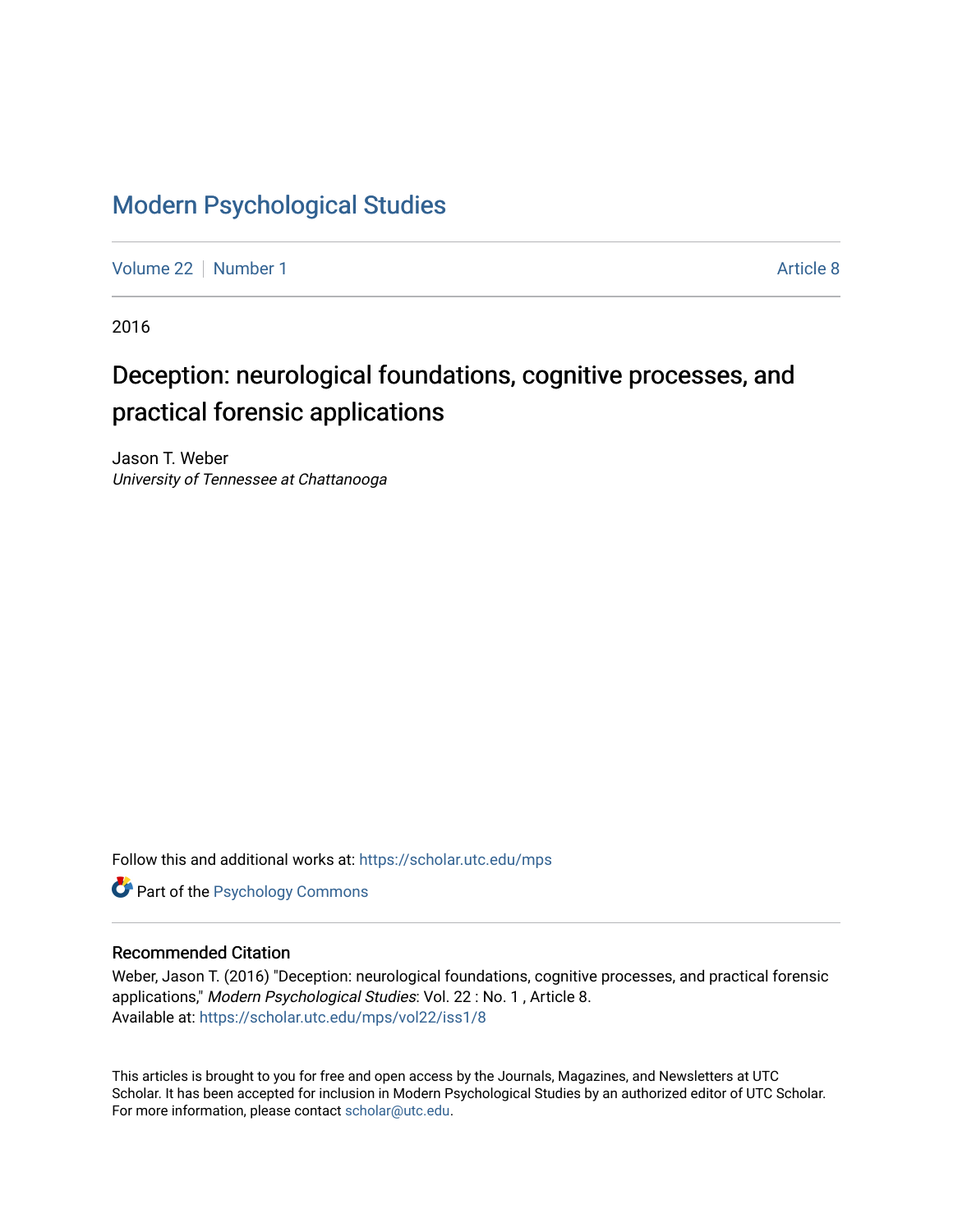# **Deception: Neurological Foundations, Cognitive Processes, and Practical Forensic Applications**

Jason T. Weber The University of Tennessee at Chattanooga

#### *Abstract*

*Deception is a foundational part of everyday interactions, and everyone will be deceived and will be a deceiver at some point in their life. When examining the brain while telling a lie, neuroimaging studies have shown an increased activity in the prefrontal cortex. While some evidence does not find a correlation between deception and prefrontal activity, different types of deception activating different brain regions could explain this. The prefrontal cortex is responsible for planning and executive control, which appears to be the main cognitive process associated with deception. This is evidenced by the ability to lie increasing as executive function develops in young children, and that lying becomes more difficult when executive function is strained. Lie detection in forensic settings is the most applicable use of the cognition of deception, and interviewers that use cognitive methods to detect deception do so at a significantly higher rate than chance (50%). Despite this finding, law enforcement and other investigative careers have not fully implemented cognitive deception detection into practice.*

Deception is a part of everyday life, and something that all humans will encounter at some point in their respective lives. While deception and dishonesty have been debated about and studied since the beginning of time, a newfound movement has begun to study deception through cognition and cognitive processes (Zuckerman, Depaulo, & Rosenthal, 1981). While the act of deceiving had been studied empirically before, Zuckerman et al. (1981) provided the foundation for the cognitive study of deception and the practical study of cognitive lie detection that most recent research is built upon. This foundation included the basis for theoretical and methodological testing in future deception studies. Deception literature has primarily focused on three main areas: neurological correlates of deception (Abe et al., 2008), cognitive processes that factor into telling lies (Gombos, 2006), and practical applications of cognitive lie detection (Virj, Fisher, & Blank, 2015). The purpose of the present writing is to provide a cohesive understanding of the existing literature, and

to suggest why this may be so important in the current political and social landscape.

#### **Neurological Underpinnings of Deception**

While Zuckerman et al. (1981) provided a theoretical basis for the study of deception; one area that was not as heavily understood was the neurological basis for deception and lie telling. To study properly study lying and lie detection, one must be able to understand how deception works in the mind, and which areas are associated with deceit. Due to newfound technological advances, such as the fMRI; researchers have been able to better identify which regions of the brain factor into deceptive processes (Abe et al., 2008). This research identified different regions of the brain that were active when participants were asked to either identify: words they had actually saw (true memory), semantically related words (false memory), and when asked to falsely identify new words (deception). Deception was mainly characterized by prefrontal activity, specifically activation within the dorsolateral prefrontal cortex. This differed between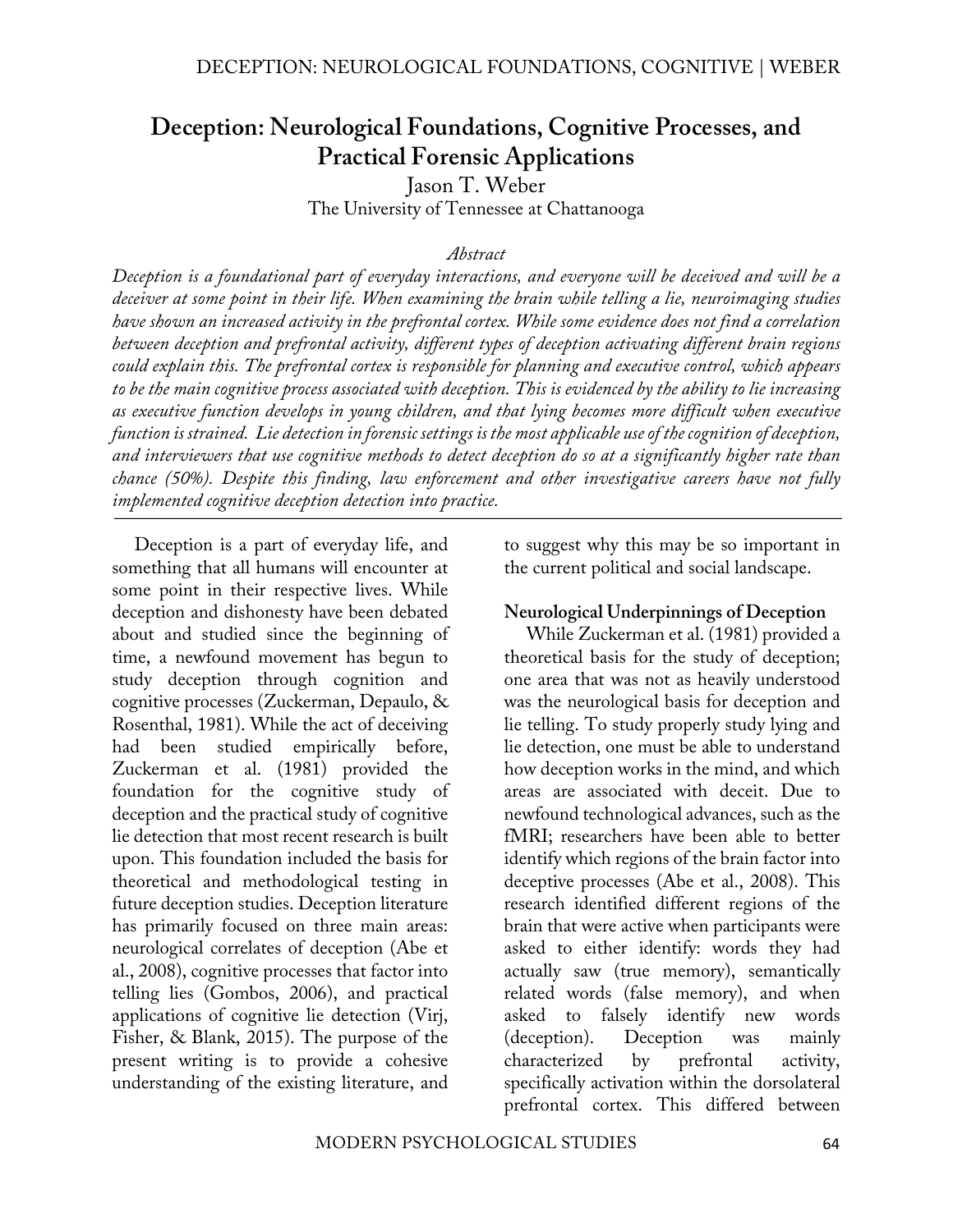retrieving an actual memory, as actual memories showed increased activation within the anterior hippocampus and areas related to language processing. What truly set the deception activation apart from the actual memories was the inclusion of a false memory condition. False memories showed hippocampal activity, however they provided no activation in areas associated with language processing, thus the study provided correlational evidence that participants were not incorrectly remembering information and were truly trying to deceive investigators. Follow-up analysis (Abe et al., 2014) also supported the notion that the dorsolateral prefrontal cortex plays a significant role in the process of deception.

Further study has been done investigating the role of the prefrontal cortex during deception (Karim et al., 2009). This research reinforced the notion that the prefrontal cortexes play a significant role in deception, however this finding expanded the regions associated. This study provided evidence that the anterior prefrontal cortex (aPFC) played a significant role when trying to deceive an investigator. Using a process known as transcranial direct current (TCDC) stimulation, investigators were able to inhibit the excitability of this region of the brain while participants were being asked about a deceptive behavior that they had just completed. When this region was inhibited, participants were able to lie at a much higher rate as exhibited by: faster response times, less guilt while lying, and a higher overall lying quotient, a statistical measurement that rates liars deceptive abilities. With this region inhibited, liars were able to ignore the cognitive measures that make lying more difficult than truth telling as described by Zuckerman et al. (1998). While some evidence has been provided that the aPFC does not have significantly higher importance during deception (Panasiti et al., 2014), the

lack of a true moral cognitively demanding task or the lack of a high-stake situation (Caso, Gnisci, Vrij, & Mann, 2005) can usually explain the finding.

While Abe et al. (2008) did not find evidence of aPFC activity during deception, Karim et al. (2009) provides evidence that different brain regions may be active during different types of deception. Abe et al. (2008) strictly asked participants to lie about a word they saw, however in the Karim et al. (2009) study, participants had to make a moral judgment about deceiving an investigator, thus explaining the activity in the aPFC. Abe et al. (2014) specifically measured different types of dishonestly, as participants' brain activity was measured as they told altruistic lies, harmful lies, or a control judgment. They found a significant within-subjects difference that showed that different brain areas were activated when telling harmful lies that were not activated when telling altruistic lies. This collection of evidence (Abe et al., 2008; Karim et al., 2009; Abe et al., 2014) solidifies the idea that different brain regions are used when telling different types of lies, however the prefrontal activity remains a vital part of the lie telling process.

#### **Cognitive Processes of Deception**

With evidence (Abe et al., 2008; Karim et al., 2009; Abe et al., 2014) exemplifying the notion that the prefrontal cortex has a distinct impact on the lying process, the next stage in the research is to examine the cognitive process associated with those brain regions. The earliest cognitive examinations of lying did not specifically address the role of executive function (Zuckerman et al., 1981), however it was theorized that working memory might play a distinct role in the process. As empirical data was collected, it became more apparent that executive function was a major cognitive process that oversaw much of the lying process (Gombos,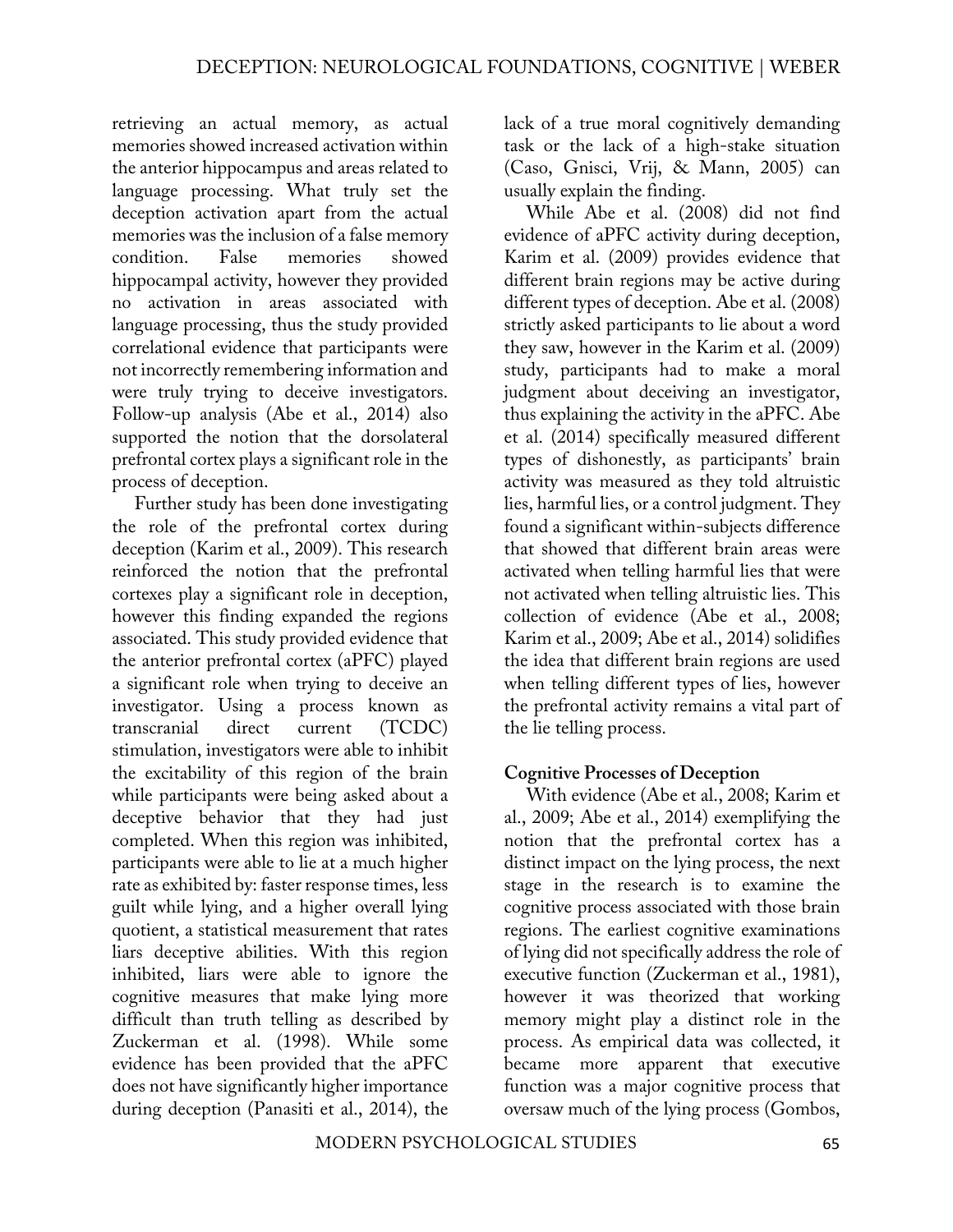2006). This research highlighted how the main executive functions: inhibition, taskswitching, and working memory factor into telling an average lie. The deceiver must be able to remember the fabricated lie (working memory), be aware and incorporate of feedback from listener (task-switching), and not allow the truth to seep out verbal or nonverbally (inhibition). These functions, along with planning, metacognitive awareness, and problem-solving all highlight the important cognitive link between lying and the prefrontal cortex, especially the executive control functions.

To distinctively measure the role of executive function in regards to lie detection, one must be able to see how lying changes when executive function's role is reduced. Evans, Xu, and Lee (2001) used their understanding of child development to further the literature that relates executive function to the lying process. They measured children, age's three to five, and their ability to lie when they were caught red-handed lying to experimenters. They hypothesized that due to the lack of prefrontal development in the younger children, they would lie less overall and that the sophistication of their lies would be worse than their older peers. Their hypotheses were confirmed, and they also found a significant relationship between children's quantified executive function scores and the sophistication of their lies. Children with higher executive function scores were better able to fabricate lies to the experimenter, and experimenters linked this to enhanced inhibition skills shown by the children.

While Evans et al. (2001) was able to provide evidence of executive control correlating with children's lying ability, is this finding replicated in adults? While executive functioning cannot be completely turned off, Debey, Verschuere, and Crombez (2012) used a unique study design in which made

executive functioning harder on the participant to test for links to deception. Participants were given a Stroop Test, a commonly used tool to measure executive function, but manipulated the time in which they had to wait before subsequent trials. In a normal Stroop Test, trials are provided instantly after the participant provides an answer, thus attention to the task is easier to maintain. In this experiment, the time between the participants' answer and the next trial was delayed which strained executive function by making it harder to maintain attention on the task. Different from most other Stroop Tests, participants were asked to lie and give incorrect answers. When attention and executive function were strained by the delay, participants had longer response times and made more errors than in the condition where trials were provided without a delay. These results are consistent with previous findings where participants are going through a more cognitively demanding task (Zuckerman et al., 1981), thus showing that executive function was indeed impaired by the time delay. In sum, proper executive functioning has shown an increase in lie telling abilities, as evidenced by decreased deceptive abilities due to underdevelopment (Evans et al., 2001) or impairment (Debay et al., 2012).

Are there other cognitive processes that underlie deception besides executive control? Vrij, Oliveira, Hammond, and Ehrilichman (2015) suggest that long-term memory (LTM) may also play a significant role in the deception process. They measured if participants showed more saccadic eye movement when asked to tell the truth, a planned lie, or a spontaneous lie. They found 68% more saccadic eye movement when participants were asked to lie, and this relates to the LTM retrieval process. Saccadic eye movement is exhibited when one is accessing LTM, and participants who were lying may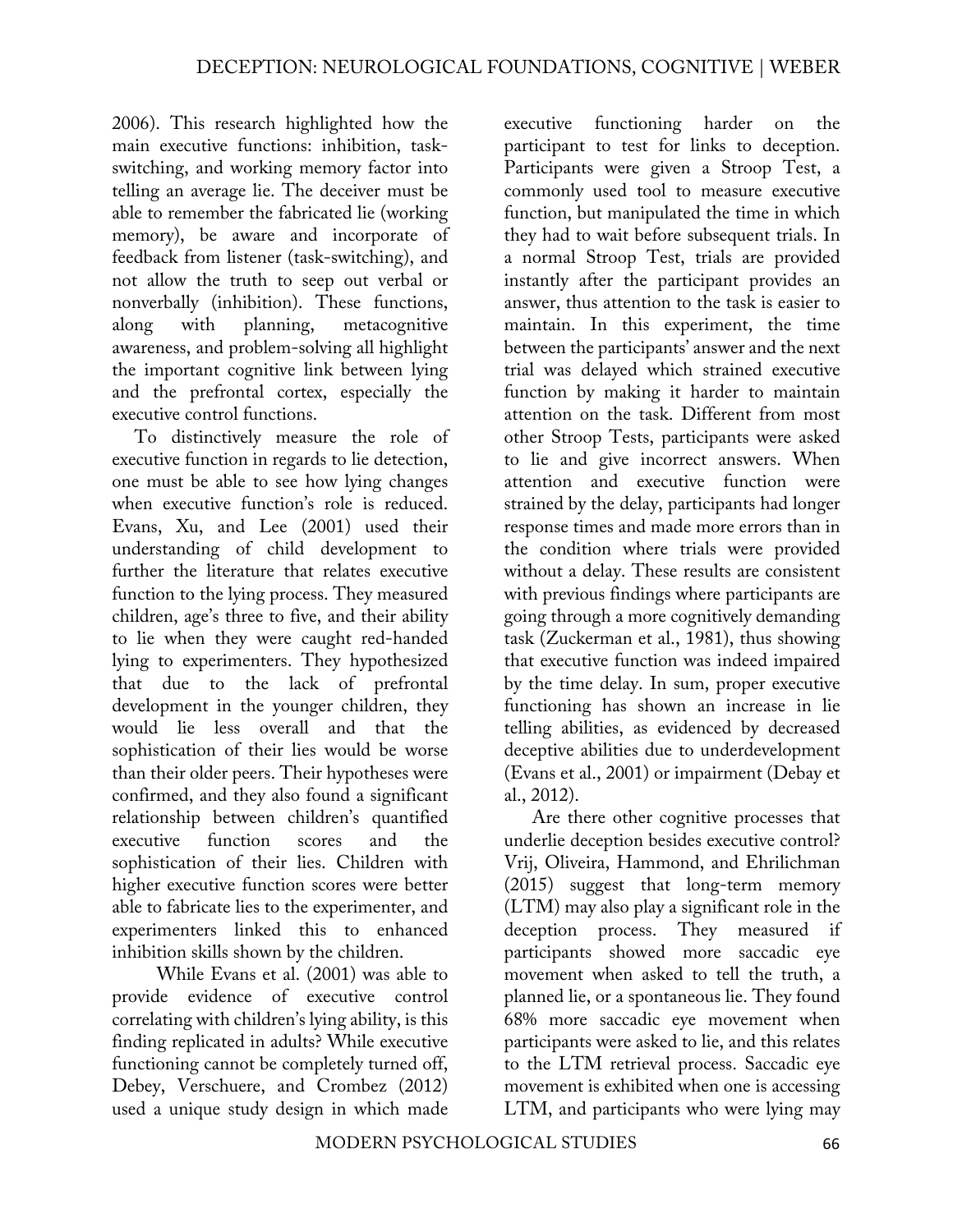have spent more time in LTM trying to retrieve information relevant to their lie than truth tellers. Participants who were not lying were able to retrieve the information out of long-term memory more quickly, thus leading to less saccadic eye movement.

#### **Practical Implications**

With an understanding of the neurological basis and cognitive processes of deception, the next question asked is how to apply these findings practically, and the most notable way to apply these findings is through lie detection practices. However, are these practices needed or does the average person apply cognition to lie detection automatically? It seems that the average person only is able to detect deception at around chance (50%) levels (Ekman, O'Sullivan, & Frank, 1999). This finding also applies to the police, as they were not significantly better at detecting deception even though a main function of their job is to determine the validity of individuals' statements and stories. Most police forces do not have specific deception based training (Colwell, Miller, & Miller, 2006), and police officers continue to rely on stereotypes and false-beliefs to detect deception (i.e. "Liars always avoid eye contact"). However, there are specific cognitive tactics that can increase one's ability to detect deception (Vrij, Fisher et al., 2015), and when empirical training is implemented, investigators' ability to detect deception significantly increases (Ekman et al., 1999).

One of the main strategies suggested to better detect deception is increasing the amount of cognitive load on the interviewee (Zuckerman et al., 1981; Vrij, Fisher et al., 2015). This hypothesis suggests that an increase in cognitive load will cause the interviewee to produce more verbal and nonverbal leakage, and the observer will be able to more accurately make judgments of their

truthfulness. The production of more leakage is produced because liars have to focus on several different tasks at once, rather than just recalling information (Vrij, Fisher, Mann, & Leal, 2008). These different tasks can be checking if the listener believes what they are saying, remembering the lie that they have told, and inhibiting the truth (Gombos, 2006). Walczyk et al. (2012) empirically supports the cognitive load hypothesis. Participants were asked to watch a mock crime, and then acted as witnesses and answered crime-related questions. Participants either told the truth, rehearsed lies, or spontaneous lies. When lying, participants showed greater inconsistencies than truth tellers and had significantly longer response times. The cues are consistent with cognitive difficulty (Zuckerman et al., 1981) and support the cognitive load hypothesis (Vrij et al., 2008).

To put the findings related to cognition and deception to practical use, there must be evidence that these interview methods get results and are effective in real world scenarios. One day training seminars have been comprised to teach investigators cognitive methods related to deception detection (Vrij, Leal, Mann, Vernham, & Brankaert, 2015). These seminars have proven to be effective, with accuracy rates rising significantly above chance levels (74%). However, problems with this type of training are that interviewers can suffer from overconfidence biases and may not implement the training in a proper manner. Overall, these methods the deception detection has shown to be effective and to raise accuracy levels significantly above chance. A large-scale meta-analysis (Vrij, Fisher et al., 2015) showed that overall accuracy rates rose to about 71% when these practices were properly implemented. Cognitive interrogation strategies that are taught during seminars include: asking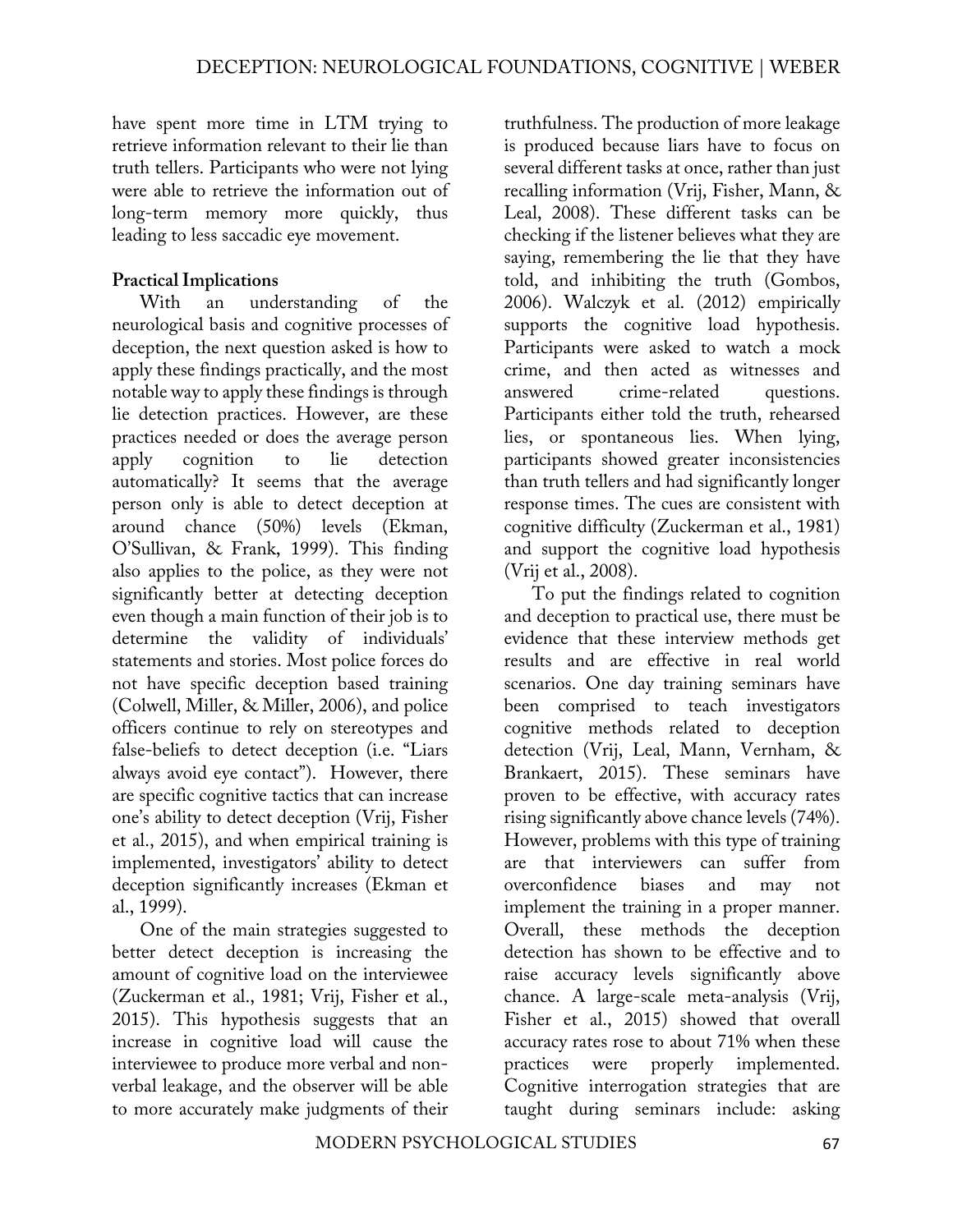interviewee to tell story in reverse to disrupt schema, having the interviewee maintain eye contact during the interview to increase distraction, asking spatial questions, and Devil's Advocate questions (Vrij, Granhag, Mann, & Leal, 2011). Implementing these strategies has shown to increase deception detection accuracy even to observers (not involved in the interview) who have not been trained in cognitive deception detection methods (Vrij, Fisher et al., 2015).

Despite the growing evidence that cognitive based deception detection leads to better accuracy rates overall (Vrij, Fisher et al., 2015), police departments have yet to implement cognitive deception detection training into their normal training routine (Colwell et al., 2006). One newfound limitation is that while officers are able to learn these new techniques, it can be difficult for them to incorporate them into their routines and investigation procedures (Vrij, Mann, Leal, Vernham, & Vaughan, 2016). Although there has been some evidence that in small groups, police can be effectively trained and can implement tactics to detect verbal cues for deception rather quickly (Dando & Bull, 2011). One other aspect that needs to be further investigated is the role of evidence in the interview process as well (Hartwig, Granhag, Stromwall, & Kronkvist, 2006). In real world scenarios, the police may have physical or circumstancial evidence to suggest a crime has been committed, and future research needs to account for this factor when investigating deception detection. While these strategies have shown to be effective, another limitation of this literature is that very few studies are focused towards law enforcement. While not all, a majority of research in this field use college students as participants, and this limits the generalization to police who need to implement these strategies towards criminals and witnesses. Future research should focus

on the implementation of cognitive deception detection methods uses that are applicable for law enforcement.

### **Importance**

Recently, there has been a resurface of issues related to trusting police, especially in minority communities both anecdotally (Carter, 2016) and empirically (Drake, 2015). There have been calls for police reform both nationally (Horwitz and Lowery, 2016) and abroad (Stano & Paduraru, 2016) suggesting there needs to be a restructuring of both police practices and training procedures. As found by Colwell et al. (2006), the practice of teaching empirically based deception detection skills is not found in the majority of police departments. While preliminary, there is evidence that different regions of the brain react differently when the self is the subject of deception verses watching another person be deceived in a hostile situation (Grezes, Berthoz, & Passingham, 2006). The unique region activated is the amygdala, which has been related to making quick judgements in a threatening social circumstance (Dolan, 2002; Adolphs, 2002; Schwarts et al., 2003). This appears to be similar to a situation a police officer must go through when he or she has to make a split second decision on whether a suspect, witness, or person of interest is being deceitful. With that being the case, it is important that police officers be informed of this neurological process and trained on how to understand and combat any biases.

One major issue facing the criminal justice system today is wrongful convictions. According to one of the main organizations combating this problem, The Innocence Project, the number of people wrongly incarcerated is "staggering," (Innocence Project, n.d.). They use DNA and other scientific means to exonerate those who have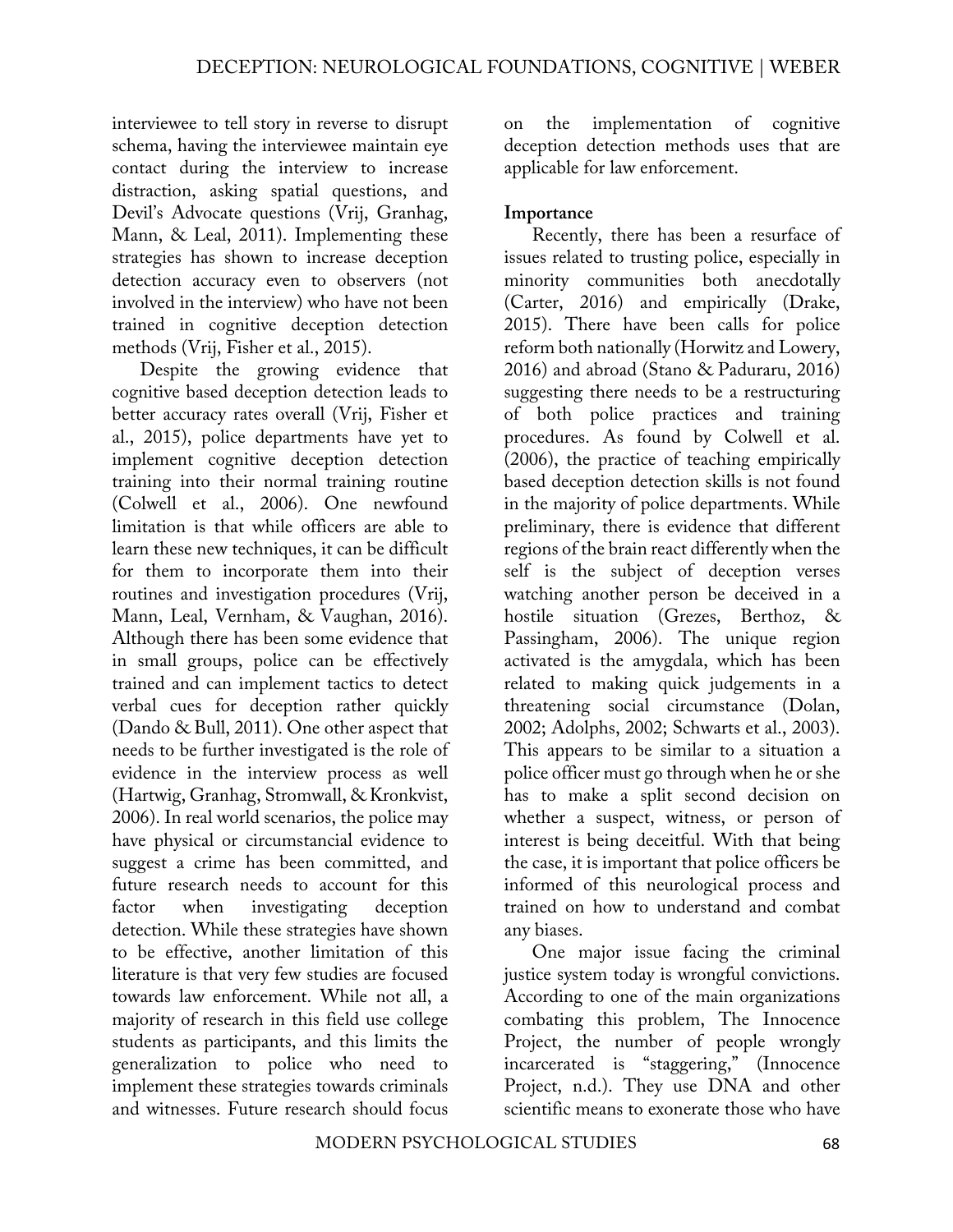been wrongly convicted, but what if the number of those wrongly convicted could be lowered before incarceration? By implementing cognitive deception detections strategies laid out by Vrij, Leal, et al. (2015) and others, perhaps the number of wrongful convictions in could be lowered by a better understanding of deceptive behaviors. For example, a recent report done by The National Registry of Exonerations found that in 2015, that there were 149 exonerations of those wrongly convicted in the United States. Of these 149 exonerations, twenty-seven were due to false confessions being given in the initial investigation and sixty-five were based on false guilty pleas in the initial investigation. While these numbers may seem small initially, they most likely do not represent the actual number of those wrongly convicted as there could be as many as 4% of those on death row wrongly convicted (Gross, O'Brien, Hu, & Kennedy, 2014). This means that potentially thousands of people have been wronged by the criminal justice system, and an increase of accuracy, even a small one, could potentially save large numbers of people from injustice.

#### **Conclusion**

A better understanding of deception and deceptive behaviors would not only benefit the criminal justice system. A misunderstanding of lying can lead to problems in business (Logsdon & Patterson, 2010) relationships (Roggensack & Sillars, 2014), politics (Callander & Wilkie, 2007), and perhaps even journalism and reporting (Boudreau, McCubbins, & Coulson, 2009). This only increases the need for more awareness about lying practices and a better overall understanding of lying. While there will most likely never be a perfect way to detect deception, there is evidence that deception detection skills can be improved (Vrij, Fisher, et al., 2015; Vrij, Leal, et al.,

2015). One could believe that it would be personally beneficial to be better at detecting deception, and that this skill could cause them to make better decisions in most aspects of their lives.

In conclusion, there is evidence of neurological and cognitive foundations in lying behaviors. There is evidence that the prefrontal cortex plays a significant role is lietelling (Abe et al., 2008; Abe et al., 2014) and that executive control is the cognitive foundation of lying (Evans et al., 2001; Debay et al., 2012). Practically, it is apparent that these findings can be put to use by law enforcement (Vrij, Leal, et al., 2015), but there are still some issues with implementation and training (Vrij, et al., 2016). By implementing these newfound training techniques and providing these skills to law enforcement in the United States, that they would be better equipped to do their jobs and perhaps some reduce some of the problems in our criminal justice system (Innocence Project, n.d.). As Martin Luther King once said, "Injustice anywhere is a threat to justice everywhere."

One point that the author of this manuscript would like to make clear is that this is not a devaluation of law enforcement, as they are some of the hardest working, most respectable people in our society. It hopes to justify is why it is so important that they are provided with every tool possible to do their jobs to the best of their ability and to keep them safe.

#### **References**

- Abe, N., Fujii, T., Ito, A., Ueno, A., Koseki, Y., Hashimoto, R., & ... Mori, E. (2014). The neural basis of dishonest decisions that serve to harm or help the target. *Brain And Cognition*, *90*41-49. doi:10.1016/j.bandc.2014.06.005
- Abe, N., Okuda, J., Suzuki, M., Sasaki, H., Matsuda, T., Mori, E., & ... Fujii, T. (2008). Neural correlates of true memory, false memory, and deception. *Cerebral Cortex*, *18*(12), 2811-2819. doi:10.1093/cercor/bhn037
- Adolphs, R. (2003). Is the human amygdala specialized for processing social information?. *Annals of the New York Academy of Sciences*, *985*(1), 326-340.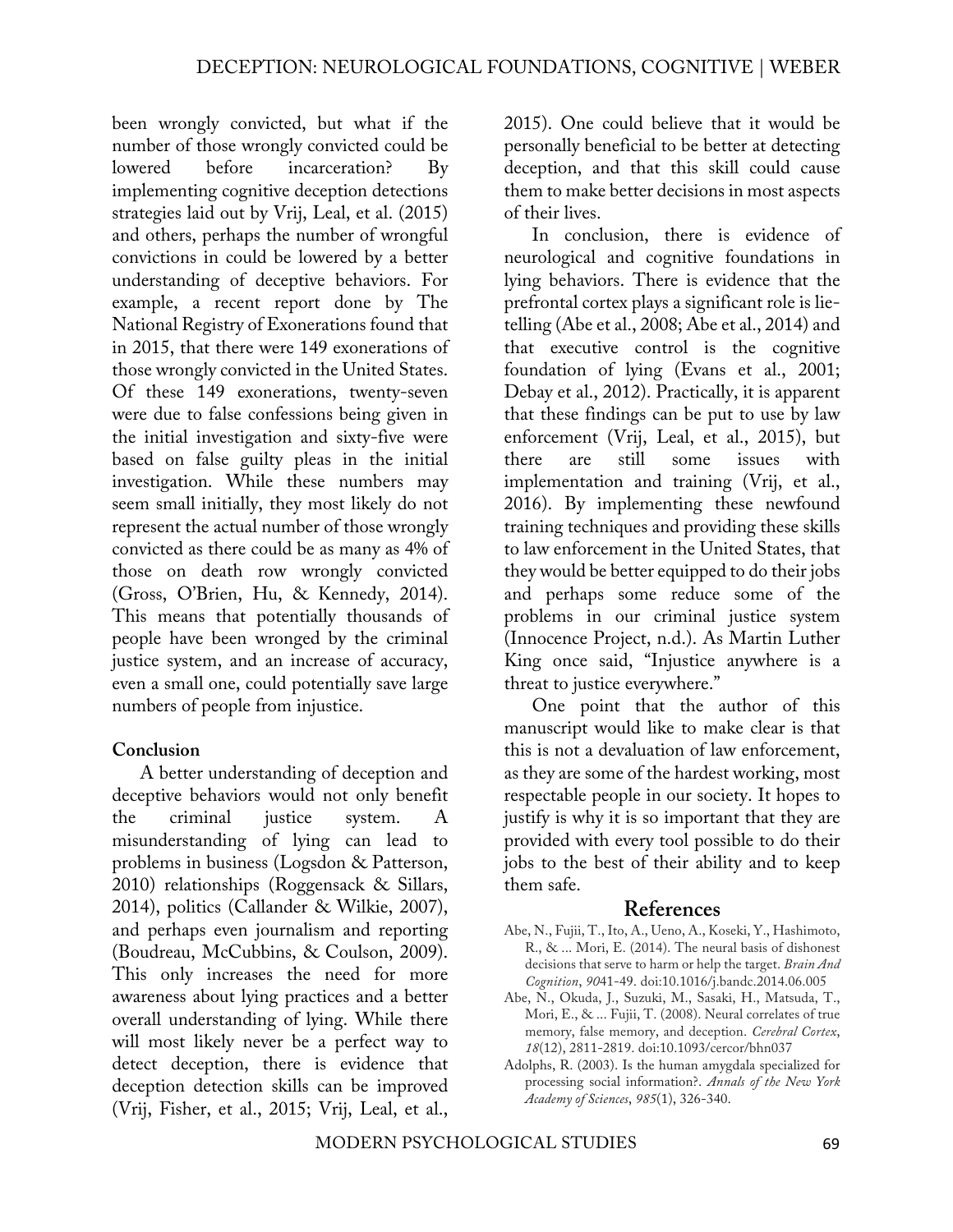- Boudreau, C., McCubbins, M. D., & Coulson, S. (2009). Knowing when to trust others: An ERP study of decision making after receiving information from unknown people. *Social Cognitive And Affective Neuroscience*, *4*(1), 23-34. doi:10.1093/scan/nsn034
- Callander, S., & Wilkie, S. (2007). Lies, damned lies, and political campaigns. *Games And Economic Behavior*, *60*(2), 262-286. doi:10.1016/j.geb.2006.12.003
- Carter, S. (2016). The outrage to black America of police shootings: Bloomberg View. Retrieved October 06, 2016, from http://www.oregonlive.com/opinion/index.ssf/2016/07/ the\_outrage\_to\_black\_america\_o.html
- Caso, L., Gnisci, A., Vrij, A., & Mann, S. (2005). Processes underlying deception: An empirical analysis of truth and lies when manipulating the stakes. *Journal Of Investigative Psychology And Offender Profiling*, *2*(3), 195- 202. doi:10.1002/jip.32
- Colwell, L. H., Miller, H. A., Miller, R. S., & Lyons, P. J. (2006). US police officers' knowledge regarding behaviors indicative of deception: Implications for eradicating erroneous beliefs through training. *Psychology, Crime & Law*, *12*(5), 489-503. doi:10.1080/10683160500254839
- Dando, C. J., & Bull, R. (2011). Maximising Opportunities to Detect Verbal Deception: Training Police Officers to Interview Tactically. *Journal Of Investigative Psychology & Offender Profiling*, *8*(2), 189-202. doi:10.1002/jip.145
- Debey, E., Verschuere, B., & Crombez, G. (2012). Lying and executive control: An experimental investigation using ego depletion and goal neglect. *Acta Psychologica*, *140*(2), 133-141. doi:10.1016/j.actpsy.2012.03.004
- Doherty, C., Tyson, A., & Weisel, R. (2014). Few Say Police Forces Nationally Do Well in Treating Races Equally. Retrieved October 6, 2016, from http://www.people-press.org/files/2014/08/8-25-14- Police-and-Race-Release.pdf
- Dolan, R. J. (2002). Emotion, cognition, and behavior. *science*, *298*(5596), 1191-1194.
- Ekman, P., O'Sullivan, M., & Frank, M. G. (1999). A few can catch a liar. *Psychological Science*, *10*(3), 263-266. doi:10.1111/1467-9280.00147
- Evans, A. D., Xu, F., & Lee, K. (2011). When all signs point to you: Lies told in the face of evidence. *Developmental Psychology*, *47*(1), 39-49. doi:10.1037/a0020787
- Exonerations in 2015. (2015). Retrieved October 6, 2016, from

https://www.law.umich.edu/special/exoneration/Docu ments/Exonerations\_in\_2015.pdf

- Gombos, V. A. (2006). The cognition of deception: The role of executive processes in producing lies. *Genetic, Social, And General Psychology Monographs*, *132*(3), 197-214. doi:10.3200/MONO.132.3.197-214
- Grezes, J., Berthoz, S., & Passingham, R. E. (2006). Amygdala activation when one is the target of deceit: Did he lie to you or to someone else?. *NeuroImage*, *30*(2), 601-608.
- Horwitz, S., & Lowery, W. (2016). Obama's crusade against a criminal justice system devoid of 'second chances'

Retrieved October 06, 2016, from https://www.washingtonpost.com/graphics/national/ob ama-legacy/racial-profiling-criminal-justicereform.html

- Innocence Project Help us put an end to wrongful convictions! (n.d.). Retrieved October 05, 2016, from http://www.innocenceproject.org/about
- Logsdon, J. M., & Patterson, K. W. (2010). Deception in business networks: Is it easier to lie online?. *Journal Of Business Ethics*, *90*(Suppl 4), 537-549. doi:10.1007/s10551-010-0605-z
- Karim, A. A., Schneider, M., Lotze, M., Veit, R., Sauseng, P., Braun, C., & Birbaumer, N. (2010). The truth about lying: Inhibition of the anterior prefrontal cortex improves deceptive behavior. *Cerebral Cortex*, *20*(1), 205-213. doi:10.1093/cercor/bhp090
- Panasiti, M. S., Pavone, E. F., Mancini, A., Merla, A., Grisoni, L., & Aglioti, S. M. (2014). The motor cost of telling lies: Electrocortical signatures and personality foundations of spontaneous deception. *Social Neuroscience*, *9*(6), 573-589.
- Roggensack, K. E., & Sillars, A. (2014). Agreement and understanding about honesty and deception rules in romantic relationships. *Journal Of Social And Personal Relationships*, *31*(2), 178-199. doi:10.1177/0265407513489914
- Schwartz, C. E., Wright, C. I., Shin, L. M., Kagan, J., Whalen, P. J., McMullin, K. G., & Rauch, S. L. (2003). Differential amygdalar response to novel versus newly familiar neutral faces: a functional MRI probe developed for studying inhibited temperament. *Biological psychiatry*, *53*(10), 854-862.
- Stano, P., & Paduraru, A. (2016). European Commission PRESS RELEASES - Press release - EU increases its support to the Criminal Justice Reform process in Georgia. Retrieved October 06, 2016, from http://europa.eu/rapid/press-release\_IP-12- 198\_en.htm?locale=en
- Vrij, A., Fisher, R. P., & Blank, H. (2015). A cognitive approach to lie detection: A meta-analysis. *Legal And Criminological Psychology*, Advance online publication. doi:10.1111/lcrp.12088
- Vrij, A., Fisher, R., Mann, S., & Leal, S. (2006). Detecting deception by manipulating cognitive load. *Trends In Cognitive Sciences*, *10*(4), 141-142. doi:10.1016/j.tics.2006.02.003
- Vrij, A., Granhag, P. A., Mann, S., & Leal, S. (2011). Outsmarting the liars: Toward a cognitive lie detection approach. *Current Directions In Psychological Science*, *20*(1), 28-32. doi:10.1177/0963721410391245
- Vrij, A., Leal, S., Mann, S., Vernham, Z., & Brankaert, F. (2015). Translating theory into practice: Evaluating a cognitive lie detection training workshop. *Journal Of Applied Research In Memory And Cognition*, *4*(2), 110- 120. doi:10.1016/j.jarmac.2015.02.002
- Vrij, A., Mann, S., Leal, S., Vernham, Z., & Vaughan, M. (2016). Train the Trainers: A First Step towards a Science-Based Cognitive Lie Detection Training Workshop Delivered by a Practitioner. *Journal Of*